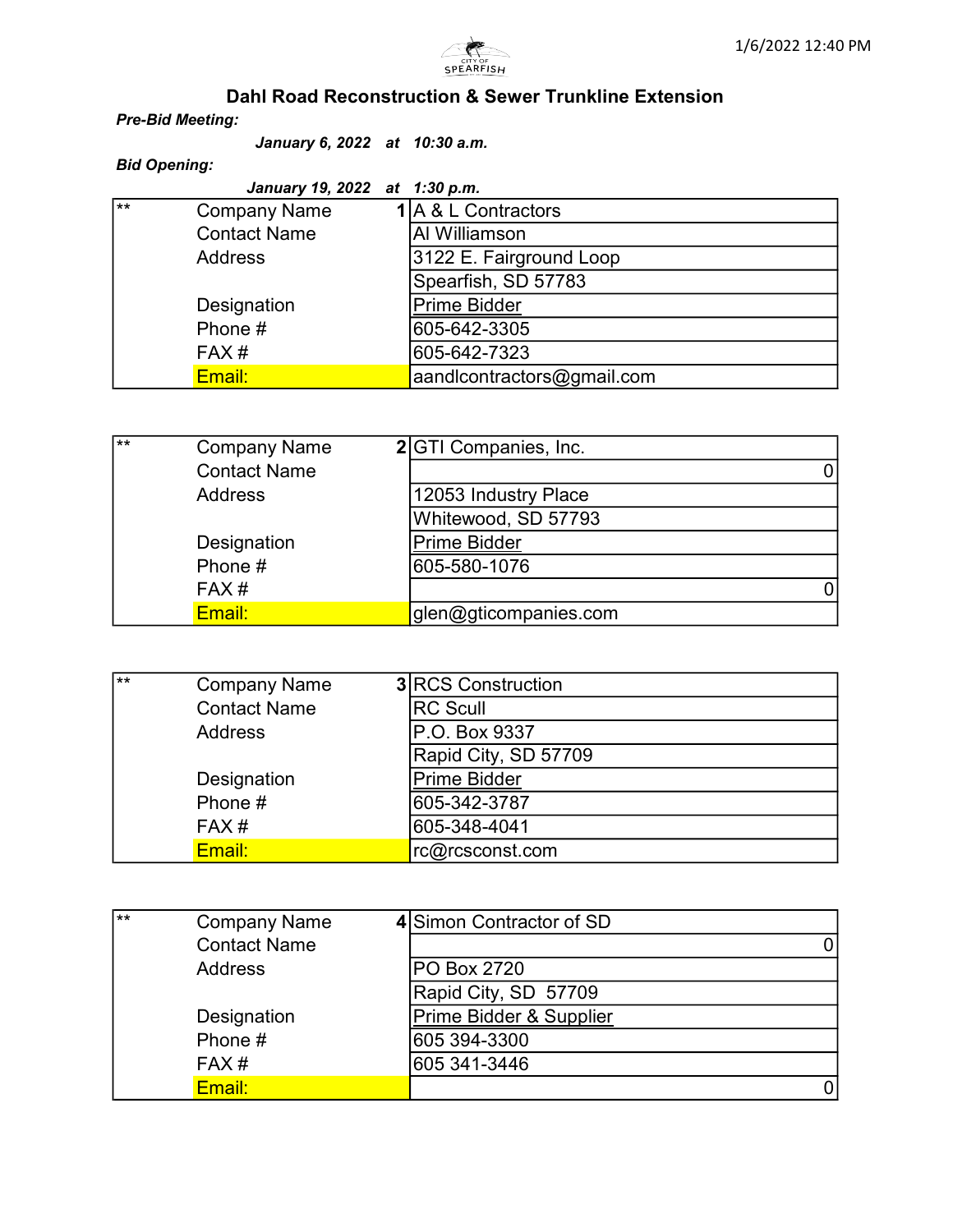

| $***$ | <b>Company Name</b> | <b>5</b> Sacrison Paving |  |
|-------|---------------------|--------------------------|--|
|       | <b>Contact Name</b> |                          |  |
|       | Address             | <b>PO Box 100</b>        |  |
|       |                     | Whitewood, SD 57793      |  |
|       | Designation         | Subcontractor            |  |
|       | Phone #             | 605-269-2005             |  |
|       | FAX#                | 605-722-0029             |  |
|       | Email:              | chris@sacrisonpaving.com |  |

| ⊺∗∗ | <b>Company Name</b> | 6 Dakota Supply Group |  |
|-----|---------------------|-----------------------|--|
|     | <b>Contact Name</b> |                       |  |
|     | <b>Address</b>      | 1936 Marlin Dr        |  |
|     |                     | Rapid City, SD 57703  |  |
|     | Designation         | Supplier              |  |
|     | Phone #             | 605-348-7100          |  |
|     | FAX#                | 605-348-2328          |  |
|     | Email:              |                       |  |

| ⊺∗∗ | <b>Company Name</b> | 7 Dakota Redi-Mix (DRM) Inc. |
|-----|---------------------|------------------------------|
|     | <b>Contact Name</b> | <b>Carol McKillop</b>        |
|     | <b>Address</b>      | P.O. Box 1002                |
|     |                     | Gillette, WY 82717           |
|     | Designation         | Prime Bidder                 |
|     | Phone #             | 307-682-0328                 |
|     | FAX#                | 307-682-3130                 |
|     | Email:              | estimating@drmwyo.com        |

| ြ∗∗ | <b>Company Name</b> | 8 ConstructConnect           |
|-----|---------------------|------------------------------|
|     | <b>Contact Name</b> |                              |
|     | Address             | 3825 Edwards Rd              |
|     |                     | Cincinnati, OH 45209         |
|     | Designation         | Plan Room                    |
|     | Phone #             | 800-364-2059                 |
|     | FAX#                | 866-570-8187                 |
|     | Email:              | content@constructconnect.com |